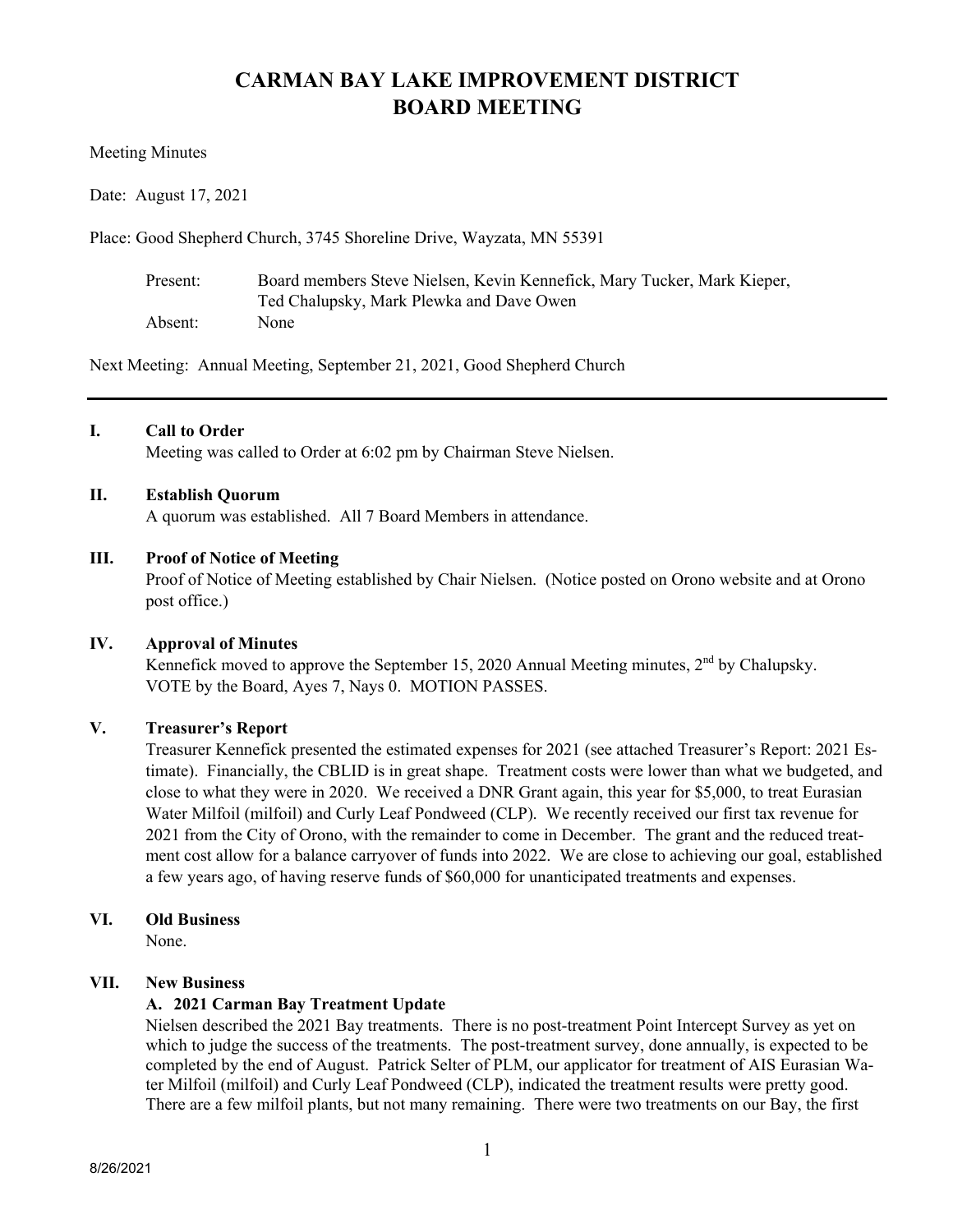using Diquat (a broad-spectrum herbicide) in some places, and the second using ProcellaCor (a focused herbicide that is specific to milfoil) combined with Diquat in the areas infested with milfoil. This is the first time we have used these two herbicides in combination. However, native weeds remain abundant, including other varieties of Pondweed (not CLP) and Wild Celery. There is no Flowering Rush in Carman Bay. Selter indicated the grants from the DNR for treatment of invasives will continue for the next few years. In 2018, PLM conducted a very successful treatment of all of North Arm Bay using a different chemical, Fluridone (aka Sonar A.S.). It was so successful that this year, 3 years later, there was no milfoil observed in that bay. It may be something to consider in our bay, or perhaps the whole Upper Lake. Nielsen spoke with Eric Evenson at The Lake Minnetonka Association (LMA) who said they are forming an advisory committee to study invasive and native weeds in the entirety of Lake Minnetonka.

# **B. Proposed 2022 Budget**

The Treasurer is waiting for the results of the Point Intercept Survey, to be completed soon, to help establish an estimate for treatment costs in 2022 and develop a 2022 budget. The survey will locate where and how much milfoil and CLP there is left after this year's treatment in the Bay. This will give us some indication of what the treatment costs may be next year for the budget. However, the actual costs could be much greater if there is an explosion of milfoil due to this year's low water. After discussion, the Board agreed that the CBLID has reached our cash cushion reserve goal, with carry-over funds from year to year, in case of an explosion of milfoil, or if a new invasive species must be dealt with. If treatment costs are higher next year than expected, the reserve can handle it. The Proposed 2022 Budget will be presented at the Annual Meeting in September.

# **C. Proposed 2022 Tax Assessment**

Because we have achieved our desired cash reserve, the 2022 tax assessment per property on Carman Bay can be reduced from \$300 to \$200. Two years ago the assessment was raised from \$200 to \$300 to build the cash reserve.

Chalupsky proposed a motion to reduce the tax assessment from \$300 to \$200 for 2022,  $2<sup>nd</sup>$  by Tucker. VOTE by the Board, Ayes 7, Nays 0. MOTION PASSES.

# **D. Election of Board Members and Officers**

Four Board positions for 2-year terms are expiring. Nominations from the public must be received by the Board by June  $1<sup>st</sup>$ , as required by the CBLID Bylaws. There were no nominations from the public. The four incumbents: Ted Chalupsky, Mark Kieper, Mark Plewka and Dave Owen agreed to run again. They will be nominated at the 2021 Annual Meeting on September 21.

# **E. Other New Business**

# **Scheduling of the 2021 Annual Meeting**

After discussion, the 2021 Annual Meeting was scheduled for Tuesday, September 21, 2021, at 6 p.m., as an in-person meeting (vs. online), at Good Shepherd Lutheran Church, 3745 Shoreline Drive, in Orono.

# **VIII. Adjournment**

Motion to adjourn by Chalupsky,  $2<sup>nd</sup>$  by Plewka. VOTE by the Board, Ayes 7, Nays 0. MOTION PASSES, and meeting adjourned at 7:08 pm.

Attachments: Treasurer's Report: 2021 Estimate

Submitted by Dave Owen, Secretary of the Board.